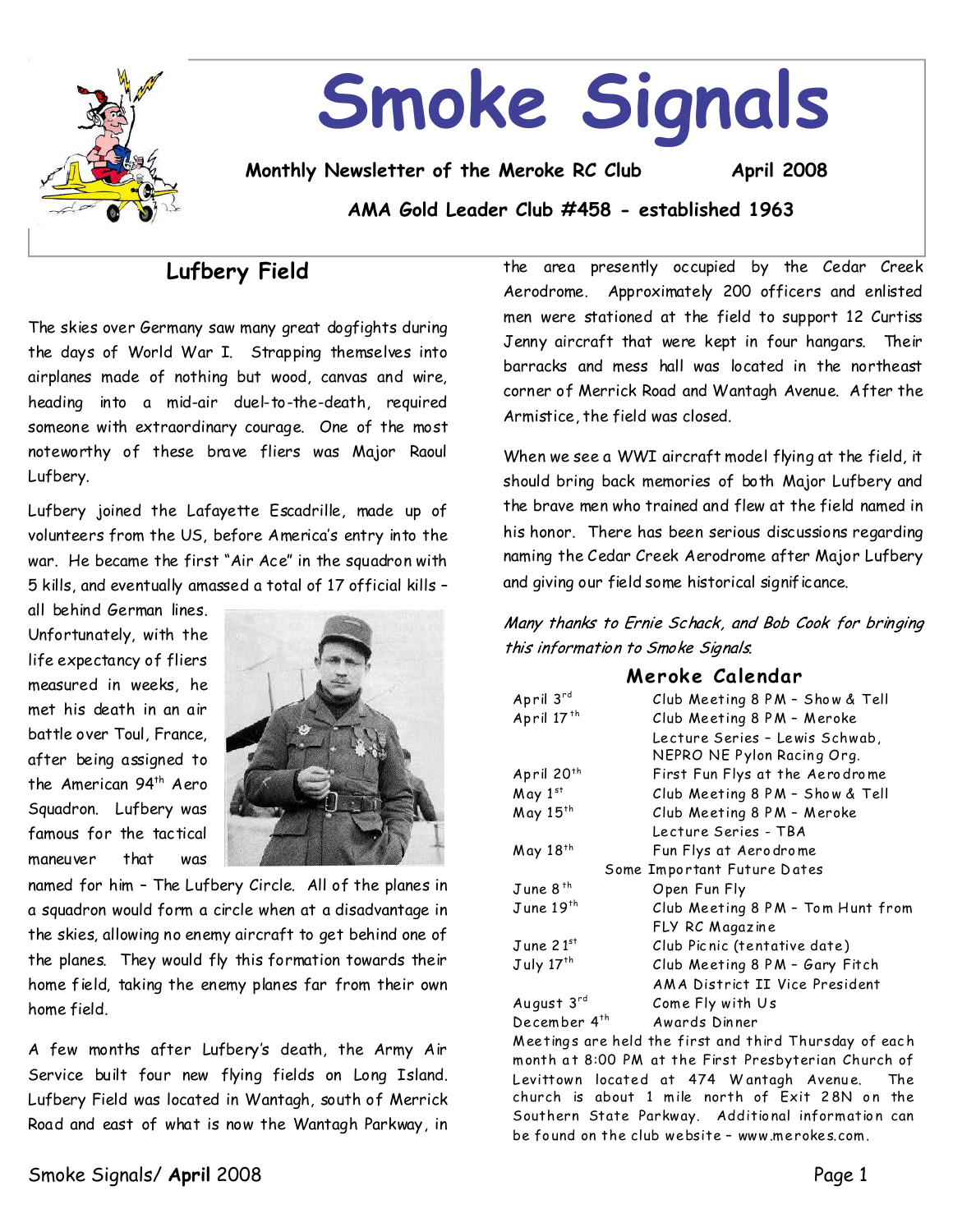# **Club Officers & Volunteers**

## **President's Message**

| President                        | Dave Bell<br>516-633-0034    | dave.bell0323<br>@verizon.net  |
|----------------------------------|------------------------------|--------------------------------|
| Vice President                   | Lou Pinto                    | mero ke36@aol.com              |
| Treasurer                        | 516-785-6890<br>Herb Henery  | hahenery@aol.com               |
|                                  | 631-665-6274<br>Al Weiner    |                                |
| Recording<br>Secretary           | 516-868-5674                 |                                |
| Corresponding                    | Curtis                       | curtisu@msn.com                |
| Secretary                        | Underdue                     |                                |
|                                  | 917-213-4459                 |                                |
| <b>Board of Directors</b>        | Mark Klein                   | mclein@optonline.net           |
|                                  | 516-326-0855                 |                                |
|                                  | Ed Wiemann                   | eww46@man.com                  |
|                                  | 516-735-0733                 |                                |
|                                  | Nelson Ramos                 | nel98rc@optonline.net          |
|                                  | 631-420-2889                 |                                |
|                                  | Ernie Schack                 | radioschack2@aol.com           |
|                                  | 516-481-1814                 |                                |
| Chief                            | Bob Reynolds                 | mrbrew@optonline.net           |
| Field Controller                 | 516-775-4377                 |                                |
| Asst Chief                       | Tony Pollio                  | rctony@optonline.net           |
| <b>Field Controllers</b>         | 516-794-9637                 |                                |
|                                  | Ed Wiemann<br>516-735-0733   | eww46@man.com                  |
| <b>Field Safety</b>              | Tony Pollio                  | rctony@optonline.net           |
| Of ficer                         | 516-794-9637                 |                                |
| Smoke Signals                    | Russell Rhine                | rrhine@optonline.net           |
| Editor                           | 516-484-0368                 |                                |
| Membership                       | Tom Scotto                   |                                |
| Programs                         | To be named                  |                                |
| Education                        | Charlie Lando                |                                |
| Friends of Cedar                 | George Carley                |                                |
| Creek                            |                              |                                |
| <b>Building Program</b>          | Charlie Lando                | Ernie Schack                   |
| <b>Archivists</b>                | Ron Berg                     | Stan Blum                      |
| Webmaster                        | Ted Evangelatos              |                                |
| Social (Coffee)                  | Irv Kreutel                  | Al Hammer                      |
| Raffles                          | Nick Guiffre                 | Curtis Underdue                |
| Show and Tell<br>Video Librarian | Ben Corbett<br>Bob Cook      |                                |
| Come Fly With Me                 | Mark Klein                   | Dave Bell                      |
| Open Fly-In                      | Ernie Schack                 | <b>Tony Pollio</b>             |
| Monthly Fun Fly                  | Bob Reynolds                 | Gene Kolakowski                |
| One Fly                          | Ted Evangelatos              |                                |
| Picnic/Dinner                    | Al Weiner                    | Chris Mantzaris                |
|                                  | Nick Guiffre                 |                                |
| <b>Contest Directors</b>         | Allen Berg                   | Tony Pollio                    |
|                                  | Ernie Schack                 | Tom Scotto                     |
| <b>Flight Instructors</b>        | Allen Berg                   | Ted Evangelatos                |
|                                  | Douglas Frie                 | Dan Gramenga                   |
|                                  | Mark Klein                   | Gene Kolakowski                |
|                                  | Ken Mandel                   | Tim Murphy                     |
|                                  | Tony Pollio                  | Rick Porgueddu                 |
|                                  | Bob Reynolds<br>Ernie Schack | <b>Bill Streb</b><br>Al Weiner |
|                                  |                              |                                |

This month is when we plan to start the Top Gun and the Monthly Fun Fly competitions. Let's hope for good weather so we can get tuned into the upcoming flying season and all the events and programs we have planned. If you have any questions or concerns about the events, please see Ted Evangelatos for the Monthly Fun Fly and Chief Reynolds or Gene Kowlakowski for the Top Gun. They promised it will be exciting,and theyalso plan on feeding you.

We are still in the grips of the Cedar Creek issue with the Guard Booth. At this time, I have nothing additional to add that you haven't already heard. Letters will be available for the Public to sign if they are interested, at the Cradle of Aviation this weekend.

Again we all owe a big thankyou to all the individuals who have spent a considerable amount of personal time on the issue at Cedar Creek, for the benefit of us all. Many countless hours of Emails, letter writing, telephone calls and meetings have taken place in an effort to secure our Flying Field. Those that have given their time know who they are. Volunteering is what keeps our Club a "Gold Leader Club" and allows us the benefit of programs like TAG (**T**akeoff**A**nd**G**row)from the AMA which was awarded to us last year.

Speaking of volunteering - the Open Fun Fly is scheduled for June 8<sup>th</sup> and Ernie will start announcing the positions that will need to be manned in order to make this another successful event for the Merokes. Please volunteer when he asks so he doesn't have to appoint you, and believe me he will. This is a big event for us and we send out many letters to R/C Hobby related and R/C Hobby Companies asking for donations for the prizes and raffles. Make it a point to be involved. All the newcomers will get to experience a day of skilled flying, good food and more important, great camaraderie.

All of the behind the scenes issues and paperwork have been brought up to date with the AMA and others. Now the Board wants to concentrate on the upcoming flying season and all that it brings to us as Meroke Club Members. As a reminder to all newcomers, please contact our Club Instructors to get a schedule so you can get started in your flying lessons, and if you feel you are ready to take your flying test, contact any of our Examiners to take schedule.

We should all be looking forward to a fun, exciting and safe 2008flying season.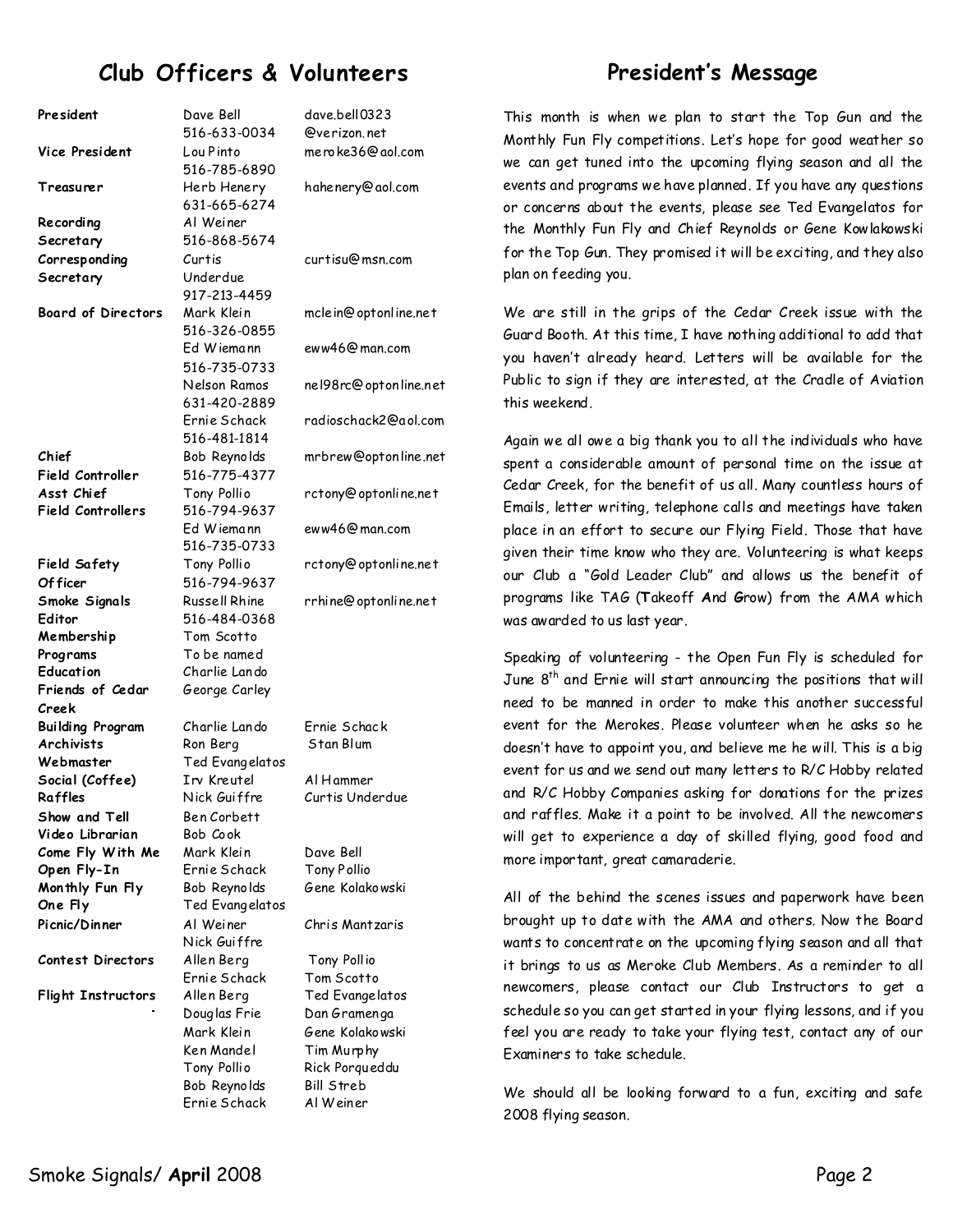## **AskDr.Phil**

Hi Folks,

Boy, am I happy. Someone finally submitted a few articles for this month's segment. I want to thank our friend from Port Washington Ken Casser for the following:

I keep my 12 volt gel cell on "Float" with my Alpha 4 at all times. Gel Cells like to be full, and this charger monitors the battery's condition, and gives me a read-out on its voltage. Last night I just finished installing this gel cell into a new field box, and, of course, plugged it into my Alpha 4 as always. To my surprise, the LCD told me that the voltage was too high - over 14 volts. Normal full charge is around 13.30 volts. I wondered how the battery could have increased its charge while sitting on my bench? The answer was simple. In the new box, I soldered 14 gauge wires directly to the battery terminals and ran them to Power Poles. In the old box, I had used female crimp connectors which slipped onto the battery terminals, thinking that this would be an easy way to change batteries when this one died. What a surprise to find out that these simple crimp connectors were robbing my battery of power. I was inadvertently overcharging the gel cell, and then, not getting the power out of it that I should have. Especially when using a heavy duty electric starter, it pays to run heavy wire directly to the battery instead of through a Power Panel or anything else that might impede the flow of electricity.

ENELOOP Batteries–Has anyone heard of them? They are made by Sanyo, the premier rechargeable battery maker, and are a newer version of the Nickel Metal Hydride cells we currently use. Their capacity is 2000 mAh in the AA size, but the difference is that they retain their charge far longer than typical NiCds or NiMHs. That means that you don't have to charge your batteries as often as you do now, depending on how much actual flying you do, of course. They come fully charged, and even if they've been on the shelf for a year, they will still have 85% of their original charge, according to Sanyo. There is a guy in Florida who uses them for his helicopter receiver, and says, "Use them at your own risk.

I am happy to fly a \$17,000 scale bird on them." According to George Joy, owner of Peak Electronics who make the popular Sirius line of chargers and accessories, they make a terrific transmitter pack. Safer than lithium and they don't degrade their charge theway NiCds do. Now, try to find them! I've looked and looked. I finally found them last weekend at Costco. It was a bulk pack of 6 "AA" and 2 "AAA" for \$18.99. I don't plan on soldering my own battery packs, but I will be using them in a lot of other places. For my transmitter, I'll be calling Batteries America, who puts the packs together in any configuration and with any plug you need. It may cost more, but I know I'll have a great performing pack.

Submitted to Dr. Phil by Ken Casser - Thanks Ken

## **From the Editor**

So - what is going on with the status of the security gate? It seems that things have quieted downregarding this issue. But you canbet that there is a lot of action going on behind the scenes. We have to keep up our offensive and continue sending letters to Tom Suozzi– letting him know that there are a lot of us out there. And there's not only us – there's also our support mechanism - our families and friends - let them speak out for us. This coming Thursday night, at the first meeting on April, we expect to have County Legislator Dennis Dunne at our meeting. It's our time to get a first-hand status of exactly what is going on. Be there - and certainly bring quests to hear from Mr. Dunne if there has been any progress.

On another note - you saw the article on page 1 about Major Raoul Lufbery and the field named after him. We are looking for any information regarding the field – photos, exact location, etc. Anything to add to the documentation we already have. Hopefully, with enough documentation, we can persuade the County Legislature to name our flying field after Major Lufbery. Being an historical site would greatly cement having the field remain for our use for many, many years to come.

Charge your batteries; tighten your engine mounts and clevises; buy a few gallons of fuel - the flying season is upon us.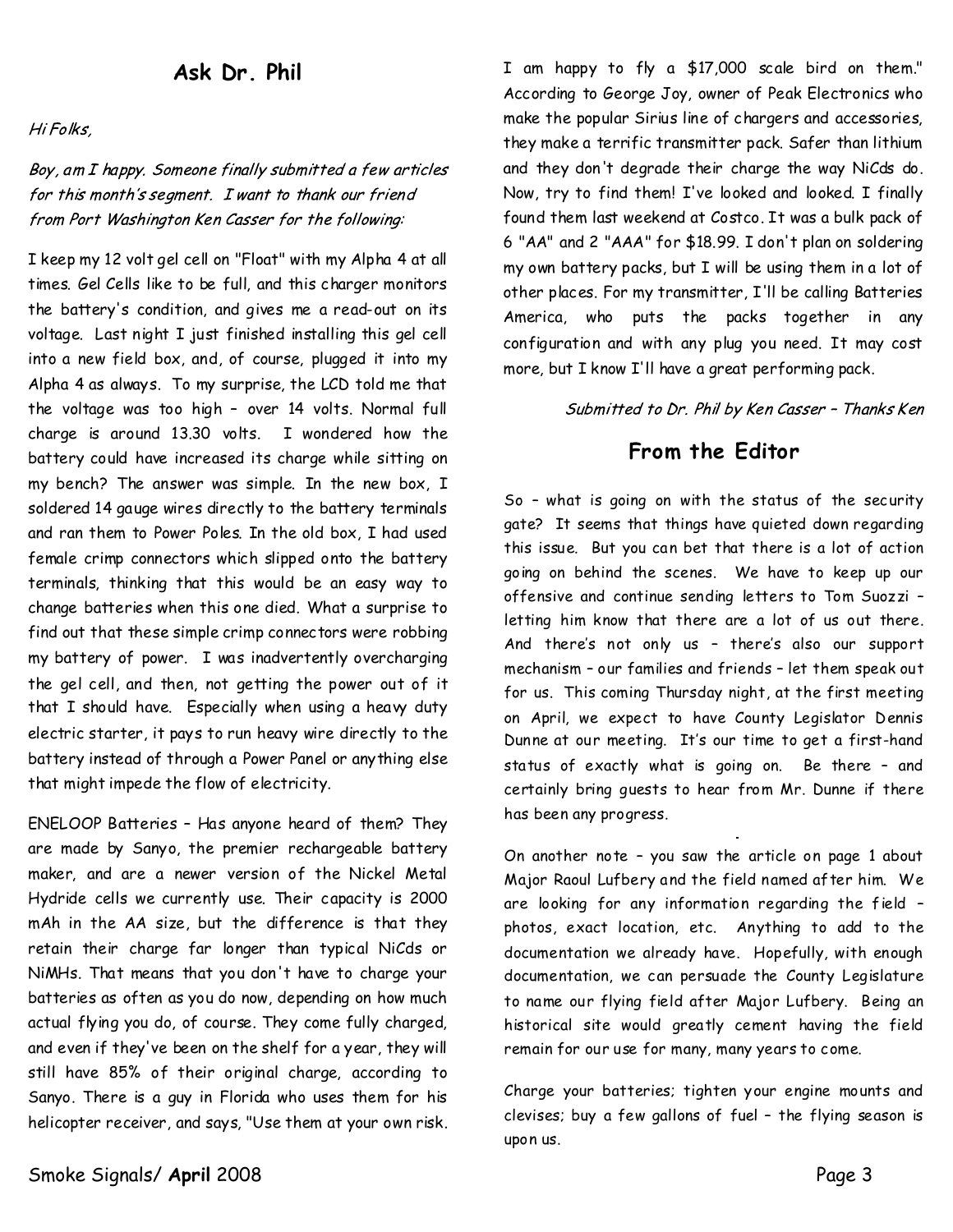# Why CA Instant Glue Spouts "Clog"

## Found this very interesting article on a woodworking website.

Background: The key word is "INSTANT", which, for our purposes means it will cure rapidly if given any incentive. This characteristic is, after all one of the reasons you use these glues. The curing incentives that the user inadvertently provides at the spout tip causes clogging. There are many such incentives listed below that might be the causing the clogging you may be experiencing.

## **1)** STORAGE:

New, Unopened containers of any instant glue may be stored in the freezer (at or below 32 degrees F) to double shelf life. Always allow the container to warm to room temperature before opening. Once opened, never return an opened bottle to cold storage. Why? -- Moisture is one of the catalysts. Opening a cold bottle or placing a previously opened bottle back in cold storage causes the warm air that has entered the bottle, (carrying moisture with it), to condense the moisture into water. This has a negative effect on shelf life causing the contents of the bottle to thicken and eventually harden and causes the spout to clog very frequently. The thicker these glues become, from the original viscosity, the more frequently clogs occur.

Note: This is not to say that the gap filling versions are more likely to clog.

## **2)** APPLICATION:

Keep the tip of the spout from touching the work, especially if dust, from sanding, is present. Each time the spout touches foreign matter, the glue is effectively being told to cure. Foreign matter, if sucked into the spout, can also cause the contents of the bottle to thicken and eventually harden.

#### **3)** SEALING:

If an over-cap is provided, use it to reseal the bottle between uses. The over-cap prevents dust or accelerator overspray etc. from settling on the spout. Never wipe off the spout tip with anything. Lint from cloth or paper products sticks to the tip and causes clogging. If you have a problem with clogging overnight or over the course

of several days, here is a Special Note Regarding "HOT STUFF"™ glues. If our special sealing ring (located 3/8" down from the tip of an unopened spout) has not been trimmed off, try tipping the bottle and squeezing slightly to fill the spout with glue. As the beginning of a drop appears ready to come out, snap the over-cap in place. Then store the bottle upside down and your spout will remain unclogged, ready to use up to several weeks.

## **4)** ACCELERATOR OVERSPRAY:

Always make sure that accelerator OVERSPRAY does Not touch an exposed spout. Set glue aside or reseal with the over-cap before spraying accelerator.

## **5)** FOREIGN OBJECTS:

Avoid putting pins or nails or anything into spout to try to keep it clear. The trace moisture on these objects is carried into the spout and makes clogging morefrequent. Instead, trim off the tip a little with a knife.

## **6)** AGE or Foreign Matter:

Shelf life is determined, to a great extent, by the quantity in the container. As a rule of thumb, a two ounce bottle has a one year shelf life at room temperature. As the bottle ages and passes the expected useful lifetime, it begins to thicken. This can also occur because of improper storage or because of foreign matter being introduced into the bottle, as explained above. If you are very familiar with these glues, you know that even glue thickened because of any of the reasons above, is still usable as if it were gap filling versions.NEVER add new glue to an open bottle as the older glue will shorten the shelf life of the new. Large bottles of glue are poor economy unless a smaller container is used up entirely within 4 weeks.

#### **7)** REPLACEMENT SPOUTS:

Replacement spouts are available for most glue. It is always a good idea to have an extra on hand for those times when you have accidentally ruined the current working spout.

## **April Birthdays**

- **11 Bob Reynolds**
- **13** Robert Albano
- **13** Curtis Underdue
- **18** Mark Klein\*\*\*\*\*\*
- **26 Ted Evangelatos**
- **29**Frank Lasala
	- \*Big One

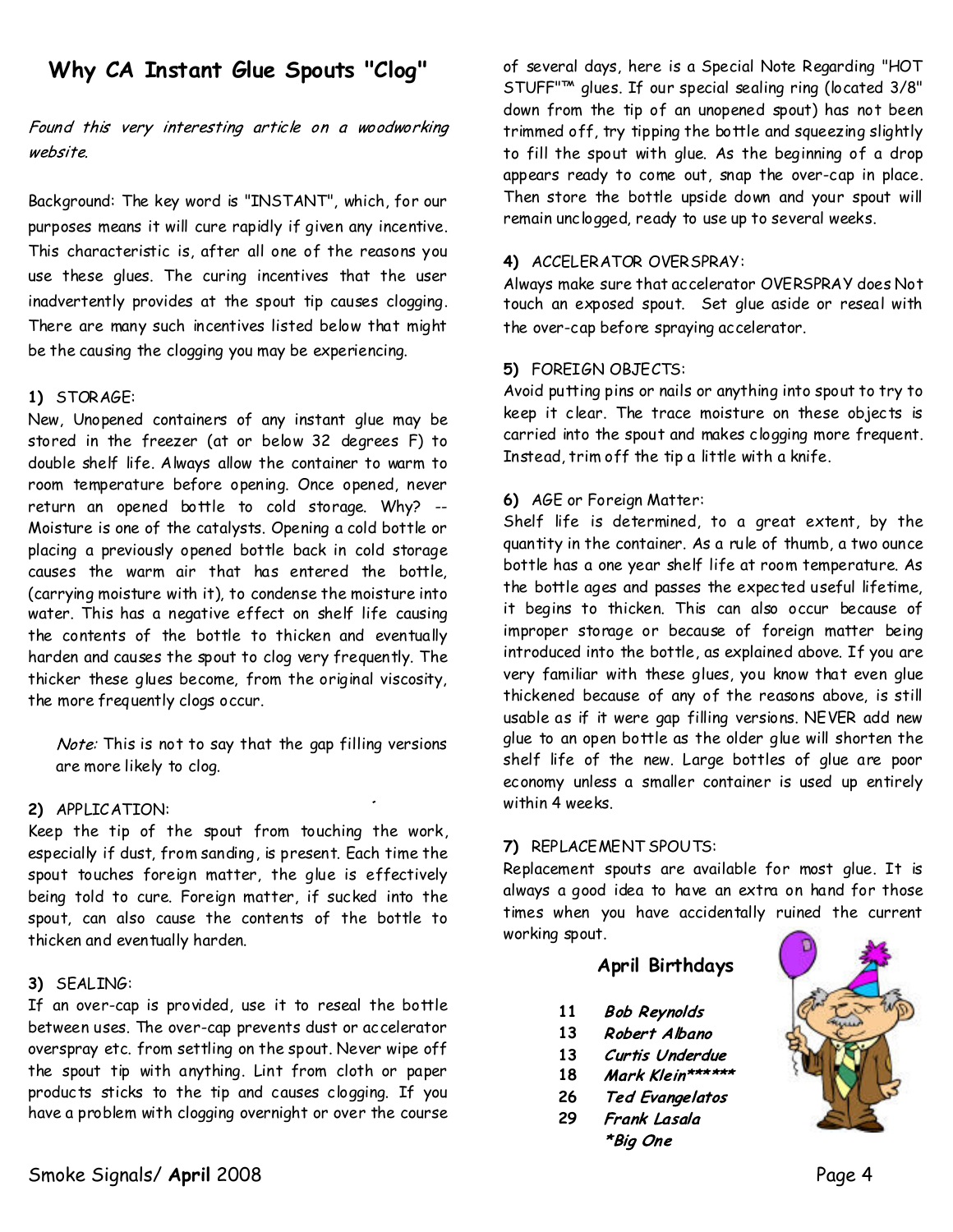# **Engine Myths Busted**

## **Use a fuel that has at least 20-percent castor oil content?**

If you want to generate some excitement at the flying field, just bring up the subject of fuel  $-$  specifically, lubrication type and oil content. Beginners who seek advice from multiple club members about which fuel to use, invariably end up very confused. Part of the problem is that modern engines have different requirements from the engines using lapped-iron pistons that were common long ago. These lapped engines required a very high oil content, up to about 30 percent, most of which was castor oil. In fact, most modern engines of ringed or ABC construction don't need this much oil. The question is, what is an acceptable percentage of oil?

The oil that we use in our 2-and 4-stroke nitro-methane fueled engines serves two purposes. The first is cooling; the oil carries away combustion heat and keeps the cylinder and piston cooler. The second is to lubricate the internal moving parts, such as the crankshaft bearings, connecting-rod bushings, etc. If an engine doesn't receive enough oil, either from a fuel with too low an oil content or a lean running engine (as you lean the engine, less oil flows through it, and the internal temperature rises), there will be rapid wear on the parts  $-$  especially the piston and sleeve. The obvious advantage of using less oil is increased performance; the fuel's nitro-methane and methyl alcohol percentage will be higher.The engine will also idle and transition better without the extra lubrication molecules interfering with the interaction of the fuel and oxygen molecules.

Much has been written about the merits of castor oil and synthetics. Very briefly, castor oil's primary benefit is that when the cylinder head's temperature exceeds 550 degrees F, it forms long-chain molecules (varnish) that protect the moving parts from contracting and being destroyed.

Synthetics lubricate better in low temperatures and leave the engine cleaner, but they have inferior film strength and don't form a protective varnish. Years ago, this was a very hot topic, but if you understand each type's characteristics, you can make your own choice. O.S. recommends 18-percent castor or synthetic or both; Saito and YS recommend 20 percent, with Saito recommending that not all of it be castor oil; Super Tigre mentions 18 to 20 percent, and Evolution recommends only certain name-brand fuels. Since manufacturers' recommendations vary, it can be problematic if you fly using a variety of engines and don't want to carry a separate fuel jug for each.

Will most engines run acceptably on fuel with 16-or 17 percent oil content? Absolutely; however, the lower the oil content, the less cushion there will be against a lean run. There will be an even slimmer cushion if 100-percent synthetic is used. In some applications, such as racing—in which winning is the primary objective, and engine longevity is not a concern—low-oil-content fuel is used. If you are adept at engine tuning and never run your engine lean, you will not experience any problems running 16-or 17-percent oil content fuel. On the other hand, the small gain in performance using these fuels versus one with 20 percent oil content may not be worth the price of an engine. There may be occasions on which an engine goes lean in flight because of dirt or pinhole leaks that develop within the fuel-delivery system, not to mention the detrimental effects of vibration. The added protection of a higher oil content fuel can save an engine from destruction.

So what is the ideal fuel? On the one hand, for most of us, using a fuel with at least 20-percent oil content is good advice—unless you are in need of an expensive paperweight. On the other hand, the percentage of castor need not be very high; 2 to 4 percent will provide adequate protection and won't cause excessive varnish build-up.

## **Show & Tell**

We had 4 participants in the March Show and Tell:

- Patrick Boll discussed his Hangar 9 Tribute a plane he won't allow his Dad to fly. Patrick also won the prize.
- Mark Klein built a Japanese Zero from a kit from the 70s. It had a fiberglass fuselage, and the wings were foam core with split flaps added by Mark.
- Alan Berg showed his progress to date on an SBD-5 Dauntless that he is building from Ziroli plans.
- Ben Corbett our Show & Tell host discussed his Yak-54 from Nitro Models with an installed Magnum 90 4-stroke.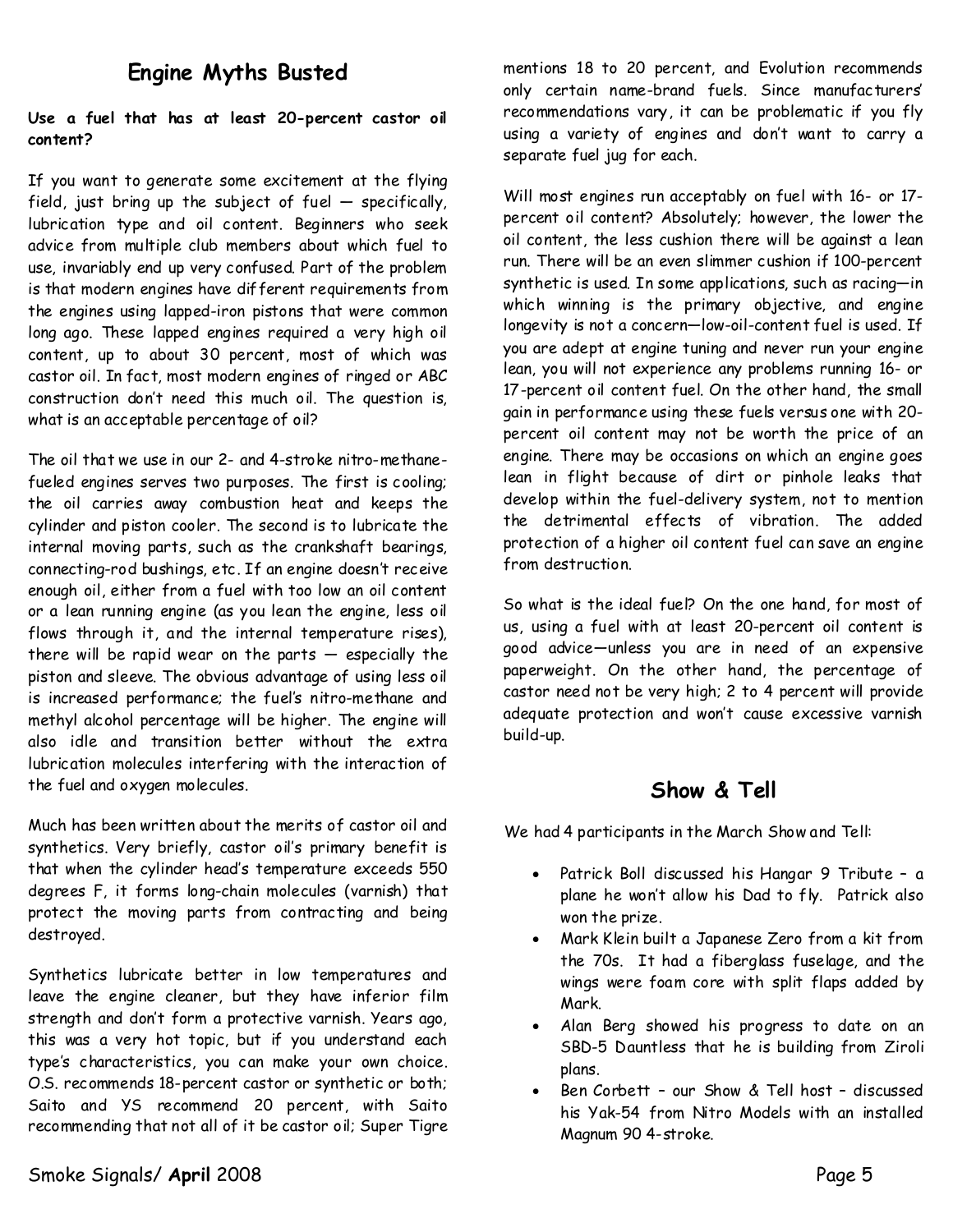# **Top Ten ARF Assembly Tips–Part2**

#### **4.RUBBER TUBING AROUND THE CLEVIS**

When the control surfaces deflect, pressure builds on the control horn and the clevis. The weakest link is the clevis—specifically, on its tiny pin. The pressure can generate enough force to pop that clevis pin loose, but rubber tubing will help prevent this.

#### **5.REINFORCE THE SCREW HOLES WITH CA**

All screw holes in wood (balsa, plywood and hardwood) should be reinforced with CA, especially those for the control horns, servos, canopy and cowl. Drill the hole, insert the screw and remove it, and then drop thin CA into the hole. This will strengthen the wood and prevent it from being stripped.

## **6.SEAL FUEL-TANK TUBING AT THE FIREWALL**

Tubing that exits through holes in the firewall will eventually wear out from vibration, but you can prevent this by sealing the fuel tubing at the firewall with silicone sealant. Tanks that extend through the firewall should also have sealant around the hole; this will stop any fuel from seeping into the tank compartment.

## **7.PROPERLY INSTALLING THE HINGES**

The CA hinges that are included in many ARF kits do a fine job of supporting the control surfaces. They are usually chemically treated to encourage the CA to wick to all parts of the hinge and provide good adhesion, but this process can be helped along by drilling a small hole (3/32 inch) in the center of each hinge slot. This gap above and below the hinge will allow the CA to penetrate all the way to the back of the hinge.

## **8**.**FOAM TAPE ON THE WING SADDLE**

Exhaust residue that enters through the wing saddle can damage unprotected wood in the plane's interior and will eventually ruin it. You can protect this area by applying foam tape around the wing saddle. It will form a fuelproof seal and is soft, so it won't hinder wing alignment.

#### **9.THREAD-LOCK ALL BOLTS**

With the exception of engine screws, all of the bolts that screw into nuts, blind nuts and threaded metal pieces benefit from thread-lock. It reinforces the grip and provides a measure of insurance that the screws won't vibrate loose. This simple step can save you quite a bit of grief later.

#### **10.KEEP THOSE WHEELSROLLING**

To ensure that the wheels remain in place, use a small file or a rotary tool to grind a small flat spot on the axle beneath the wheel-collar setscrew. This flat spot will prevent the wheel collar from sliding off. Don't forget to apply thread-lock to the setscrew.

## **Tech Tip**

#### **Conquer those Crosswinds!-***Crosswind Flying Hints:*

- Will you alter heading during maneuvers to compensate for wind or ignore it and compensate via crosswind maneuvers? • "Hang time" has a huge bearing on exposure in a crosswind.
- Start spins upwind.
- Think about wind direction and plan corrections; use vector drawings where helpful.
- Use more heading correction in level flight and less in vertical lines.
- On a vertical line, if you have a wind rudder correction input and you perform a 1/2 roll, you'll need opposite rudder after the roll.
- The more slowly you fly, the larger will be the heading adjustment you'll need.
- Concentration is vital to success.
- Practice in less than ideal conditions.

## **For Sale**

Charlie Marcino (631-951-3373) has a lot of "stuff" for sale. Here is a list of some of the items.

Ohio 84" chipmunk 75% built, with Super Tigre 1.8 engine, and all other parts & electronics needed.

Spitfire in camouflage with .46 engine (in flying shape) Dragon Lady with ASP90 (very repairable after crash landing)

Complete field box w/folding legs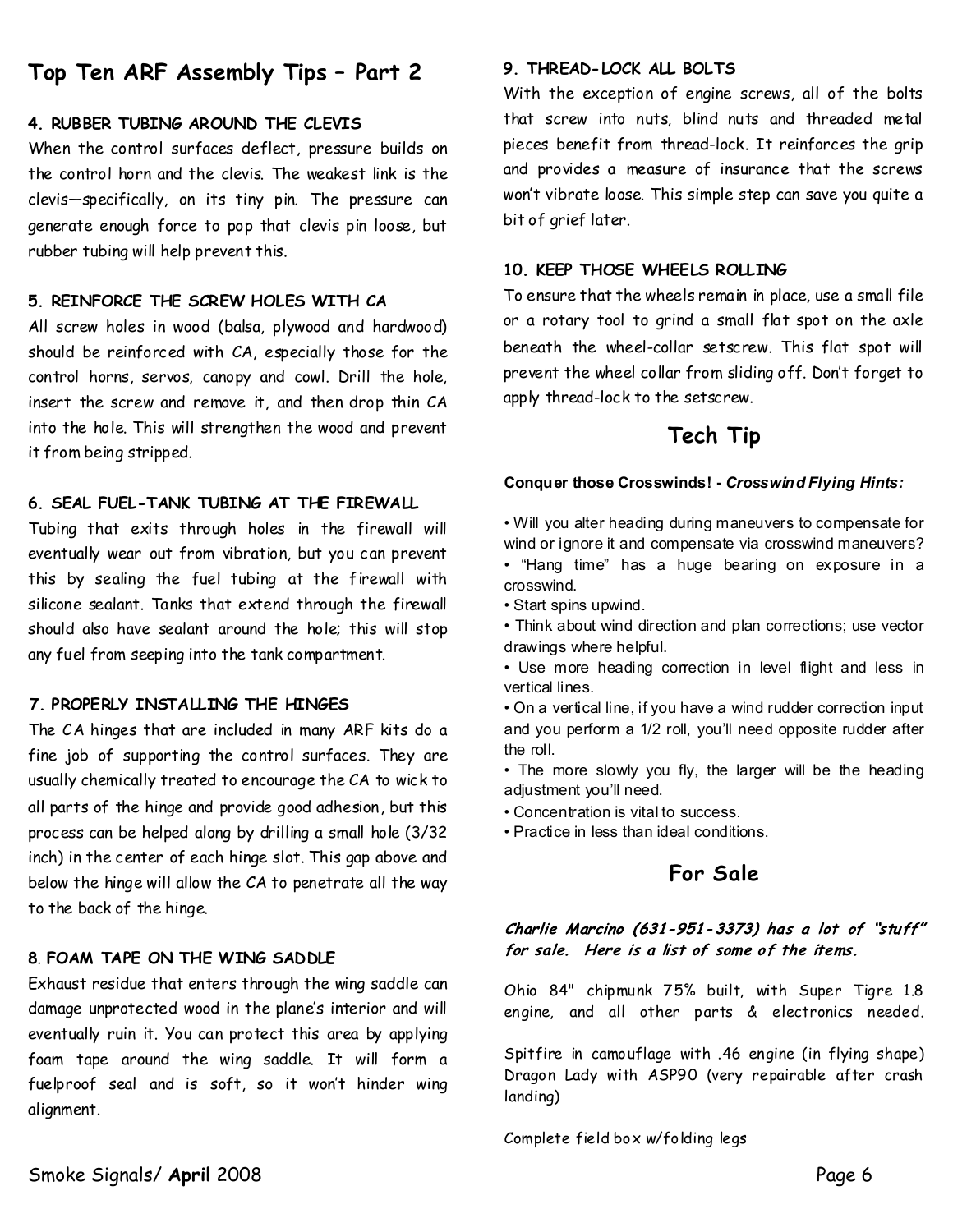# **Trimming Your Airplane**

The following chart may be used to systematically set up and trim a model for straight flight and aerobatic maneuvers. Please note that for best results, trimming should be done in near-calm conditions. Before you decide to make a change, be sure to try the test several times before making adjustments. If any changes are made, go back through the previous steps and verify that they are not also affected. If they are, make further ad justments as necessary. This chart was forwarded to Smoke Signals by Tony Pollio.

|    | To Test for                       | <b>Test Procedure</b>                                                                                                                                                                                                             | Observations                                                                                                                                                                                                                                                                                                                   | Adjustments                                                                                              |
|----|-----------------------------------|-----------------------------------------------------------------------------------------------------------------------------------------------------------------------------------------------------------------------------------|--------------------------------------------------------------------------------------------------------------------------------------------------------------------------------------------------------------------------------------------------------------------------------------------------------------------------------|----------------------------------------------------------------------------------------------------------|
| 1. | Control neutrals                  | Fly the model straight and level                                                                                                                                                                                                  | Use the transmitter trims for<br>hands-off straight-and-level flight                                                                                                                                                                                                                                                           | Change the electronic subtrims or<br>adjust clevises to center<br>transmitter trims.                     |
| 2. | Control throw                     | Fly the model and apply full deflection<br>of each control in turn.                                                                                                                                                               | Check the response of each control:<br>- Aileron high rate: 3 rolls in 4<br>seconds; low rate: 3 rolls in 6<br>seconds<br>-Elevator high rate: to give a<br>smooth square corner; low rate<br>gives approximately 130 foot<br>diameter loop<br>— Rudder: high rate 30-35° for<br>stall turns; low rate maintains<br>knife-edge | Change ATV (for high rates) to<br>achieve desired responses.                                             |
| 3. | Decalage                          | Power of f vertical dive (crosswind if<br>any). Release controls when model is<br>vertical (elevator trim must be neutral).                                                                                                       | a) Model continues straight down<br>b) Model starts to pull out (nose<br>up)?<br>c) Model starts to tuck in (nose<br>down)?                                                                                                                                                                                                    | a) No adjustment<br>b) Reduce incidence<br>c) Increase incidence                                         |
| 4. | Center of gravity                 | Method 1: roll into near<br>vertically banked turn.<br>Method 2: roll model inverted                                                                                                                                              | 1a) Nose drops<br>1b) Tail drops<br>2a) Lots of forward tick (down<br>elevator) required to maintain level<br>flight<br>2b) No forward stick (down<br>elevator) required to maintain level<br>flight, or model climbs                                                                                                          | a) Add weight to tail<br>b) Add weight to nose                                                           |
| 5. | Tip weight (coarse<br>adjustment) | Fly model straight and level<br>upright. Check aileron trim,<br>maintain level wings. Roll model inverted,<br>wings level. Release ail eron stick.                                                                                | a) Model does not drop a wing<br>b) Left wing drops<br>c) Right wing drops                                                                                                                                                                                                                                                     | a) No adjustment<br>b) Add weight to right tip<br>c) Add weight to left tip                              |
| 6. | Side thrust and warped<br>wing    | Fly model away from you into any wind.<br>Pull it into a vertical climb, watch; for<br>deviations as it slows down.                                                                                                               | a) Model continues straight up<br>b) Model veers left<br>c) Model veers right<br>d) Model rolls right                                                                                                                                                                                                                          | a) No adjustment<br>b) Add right thrust<br>c) Reduce right thrust<br>d) Put trim tab under left wing tip |
|    | 7. Up/down thrust                 | Fly the model on normal path into any<br>wind, parallel to strip; at a distance of<br>around 100 meters from you (elevator<br>trim should be neutral as per test 3).<br>Pull it into a vertical climb and<br>neutralize elevator. | a) Model continues to straighten up<br>b) Model pitches up (goes toward<br>top of model).<br>c) Model pitches down (goes toward<br>bottom of model).                                                                                                                                                                           | a) No adjustment<br>b) Add down thrust<br>c) Reduce down thrust                                          |
| 8. | Aileron differential              | Method 1: fly model toward you and pull<br>into a vertical climb before it reaches<br>you. Neutralize controls, then half roll<br>the model.                                                                                      | 1a) No heading changes.<br>1b) Heading change opposite to roll<br>command (i.e. heading<br>veers left after right roll).<br>1c) Heading change in direction of<br>roll command.                                                                                                                                                | a) Differential settings okay                                                                            |